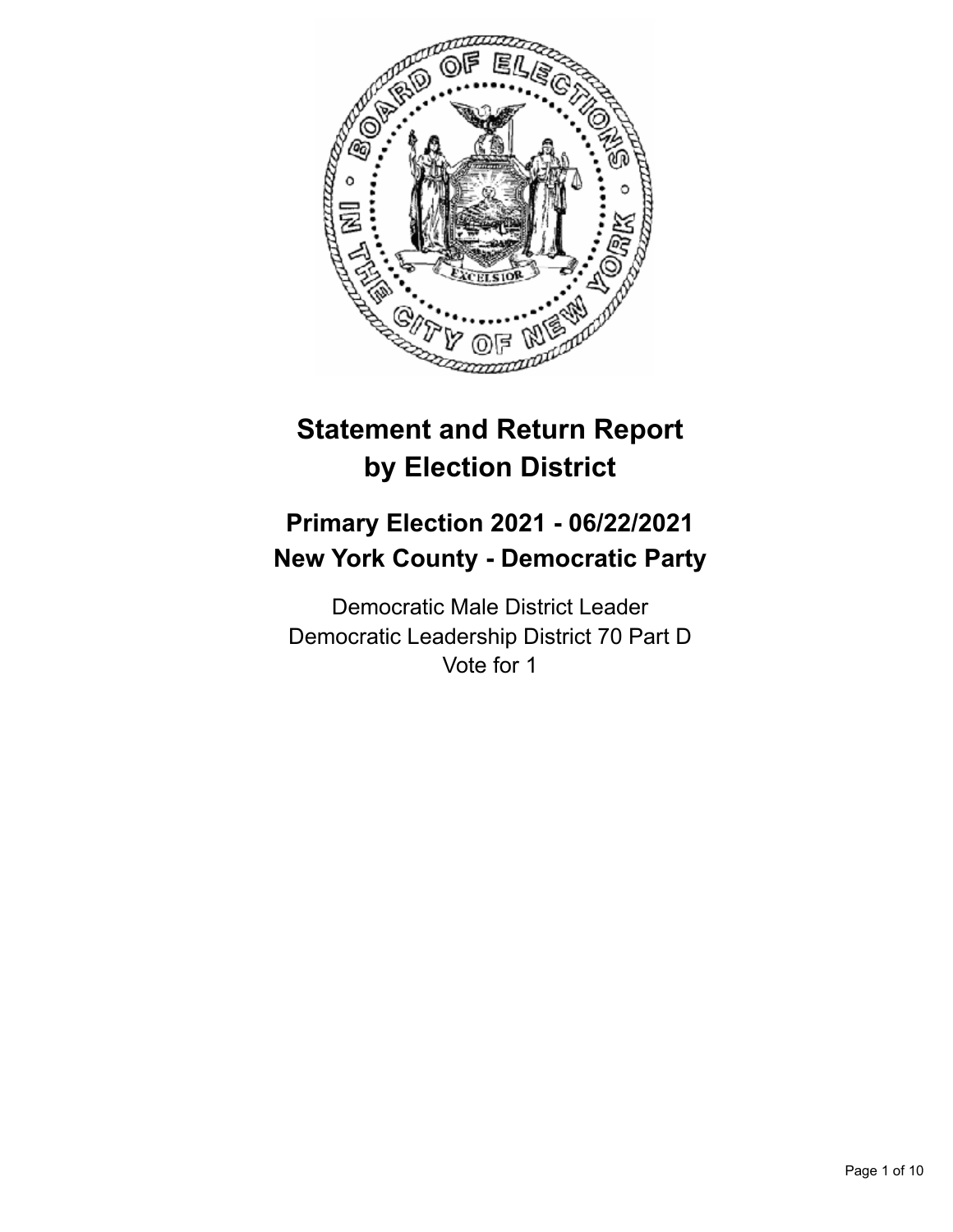

| PUBLIC COUNTER                                           | 15       |
|----------------------------------------------------------|----------|
| MANUALLY COUNTED EMERGENCY                               | 0        |
| ABSENTEE / MILITARY                                      | 4        |
| AFFIDAVIT                                                | 0        |
| <b>Total Ballots</b>                                     | 19       |
| Less - Inapplicable Federal/Special Presidential Ballots | $\Omega$ |
| <b>Total Applicable Ballots</b>                          | 19       |
| LUIS ORDONEZ                                             | 6        |
| <b>BARRY J. WEINBERG</b>                                 | 7        |
| LUIS M. JOHNSON                                          | 0        |
| <b>Total Votes</b>                                       | 13       |
| Unrecorded                                               | 6        |

#### **065/70**

| <b>PUBLIC COUNTER</b>                                    | 204 |
|----------------------------------------------------------|-----|
| <b>MANUALLY COUNTED EMERGENCY</b>                        | 0   |
| ABSENTEE / MILITARY                                      | 36  |
| <b>AFFIDAVIT</b>                                         | 2   |
| <b>Total Ballots</b>                                     | 242 |
| Less - Inapplicable Federal/Special Presidential Ballots | 0   |
| <b>Total Applicable Ballots</b>                          | 242 |
| LUIS ORDONEZ                                             | 69  |
| <b>BARRY J. WEINBERG</b>                                 | 49  |
| LUIS M. JOHNSON                                          | 19  |
| CHARLES KIECHEL (WRITE-IN)                               | 1   |
| NICHOLAS A. SADNYTZKY (WRITE-IN)                         | 1   |
| <b>Total Votes</b>                                       | 139 |
| Unrecorded                                               | 103 |

| <b>PUBLIC COUNTER</b>                                    | 104 |
|----------------------------------------------------------|-----|
| <b>MANUALLY COUNTED EMERGENCY</b>                        | 0   |
| ABSENTEE / MILITARY                                      | 21  |
| AFFIDAVIT                                                |     |
| <b>Total Ballots</b>                                     | 126 |
| Less - Inapplicable Federal/Special Presidential Ballots | 0   |
|                                                          |     |
| <b>Total Applicable Ballots</b>                          | 126 |
| LUIS ORDONEZ                                             | 41  |
| <b>BARRY J. WEINBERG</b>                                 | 27  |
| LUIS M. JOHNSON                                          | 12  |
| <b>Total Votes</b>                                       | 80  |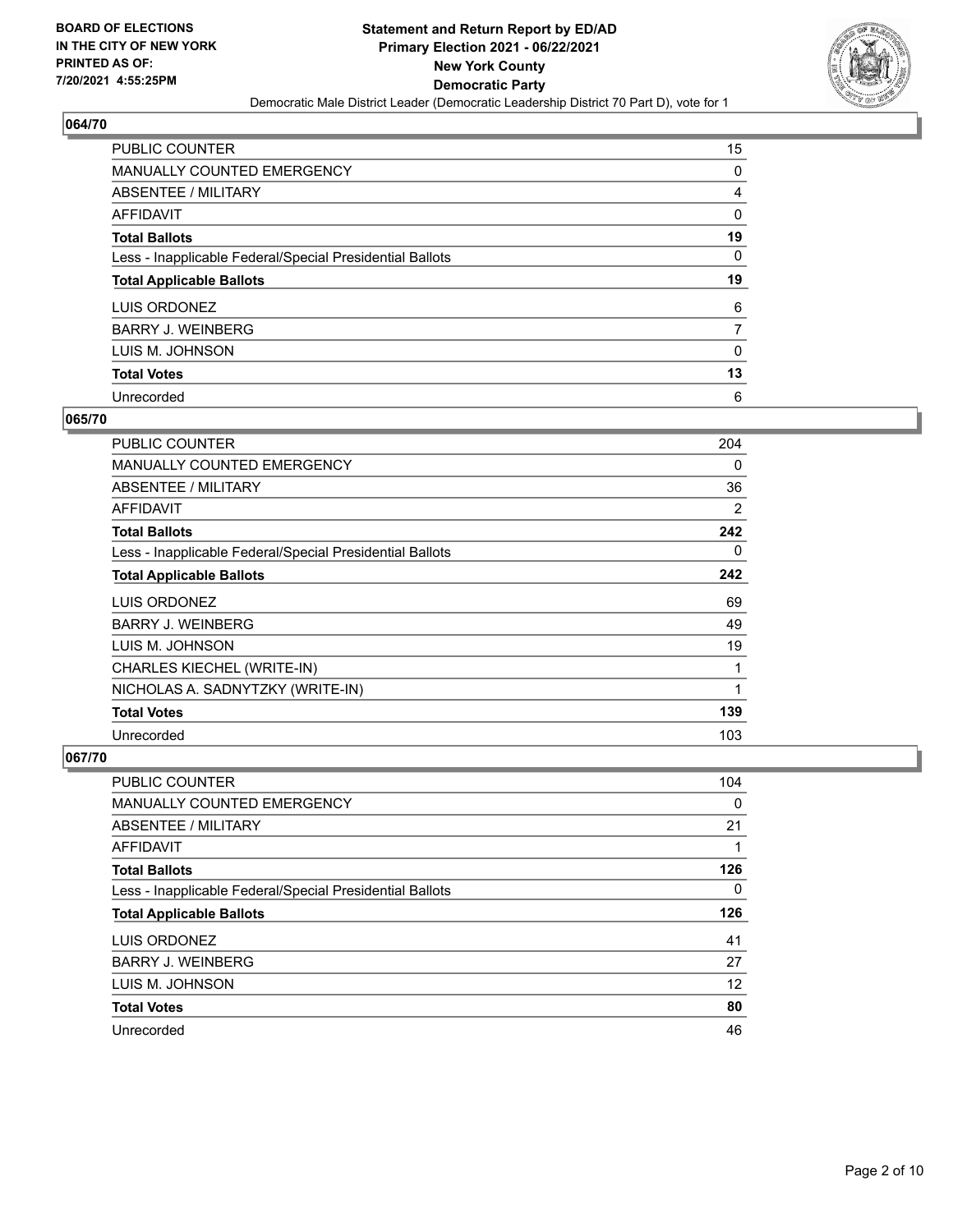

| PUBLIC COUNTER                                           | 226      |
|----------------------------------------------------------|----------|
| <b>MANUALLY COUNTED EMERGENCY</b>                        | 0        |
| ABSENTEE / MILITARY                                      | 25       |
| AFFIDAVIT                                                | 3        |
| <b>Total Ballots</b>                                     | 254      |
| Less - Inapplicable Federal/Special Presidential Ballots | $\Omega$ |
| <b>Total Applicable Ballots</b>                          | 254      |
| LUIS ORDONEZ                                             | 69       |
| <b>BARRY J. WEINBERG</b>                                 | 67       |
| LUIS M. JOHNSON                                          | 21       |
| COREY ORTEGA (WRITE-IN)                                  |          |
| UNATTRIBUTABLE WRITE-IN (WRITE-IN)                       | 1        |
| <b>Total Votes</b>                                       | 159      |
| Unrecorded                                               | 95       |

#### **070/70**

| <b>PUBLIC COUNTER</b>                                    | 65 |
|----------------------------------------------------------|----|
| MANUALLY COUNTED EMERGENCY                               | 0  |
| ABSENTEE / MILITARY                                      | 6  |
| AFFIDAVIT                                                | 0  |
| <b>Total Ballots</b>                                     | 71 |
| Less - Inapplicable Federal/Special Presidential Ballots | 0  |
| <b>Total Applicable Ballots</b>                          | 71 |
| LUIS ORDONEZ                                             | 38 |
| <b>BARRY J. WEINBERG</b>                                 | 7  |
| LUIS M. JOHNSON                                          | 18 |
| UNATTRIBUTABLE WRITE-IN (WRITE-IN)                       |    |
| <b>Total Votes</b>                                       | 64 |
| Unrecorded                                               | 7  |

| <b>PUBLIC COUNTER</b>                                    | 205      |
|----------------------------------------------------------|----------|
| MANUALLY COUNTED EMERGENCY                               | $\Omega$ |
| ABSENTEE / MILITARY                                      | 20       |
| AFFIDAVIT                                                | 7        |
| <b>Total Ballots</b>                                     | 232      |
| Less - Inapplicable Federal/Special Presidential Ballots | $\Omega$ |
| <b>Total Applicable Ballots</b>                          | 232      |
| LUIS ORDONEZ                                             | 86       |
| <b>BARRY J. WEINBERG</b>                                 | 42       |
| LUIS M. JOHNSON                                          | 69       |
| <b>Total Votes</b>                                       | 197      |
| Unrecorded                                               | 35       |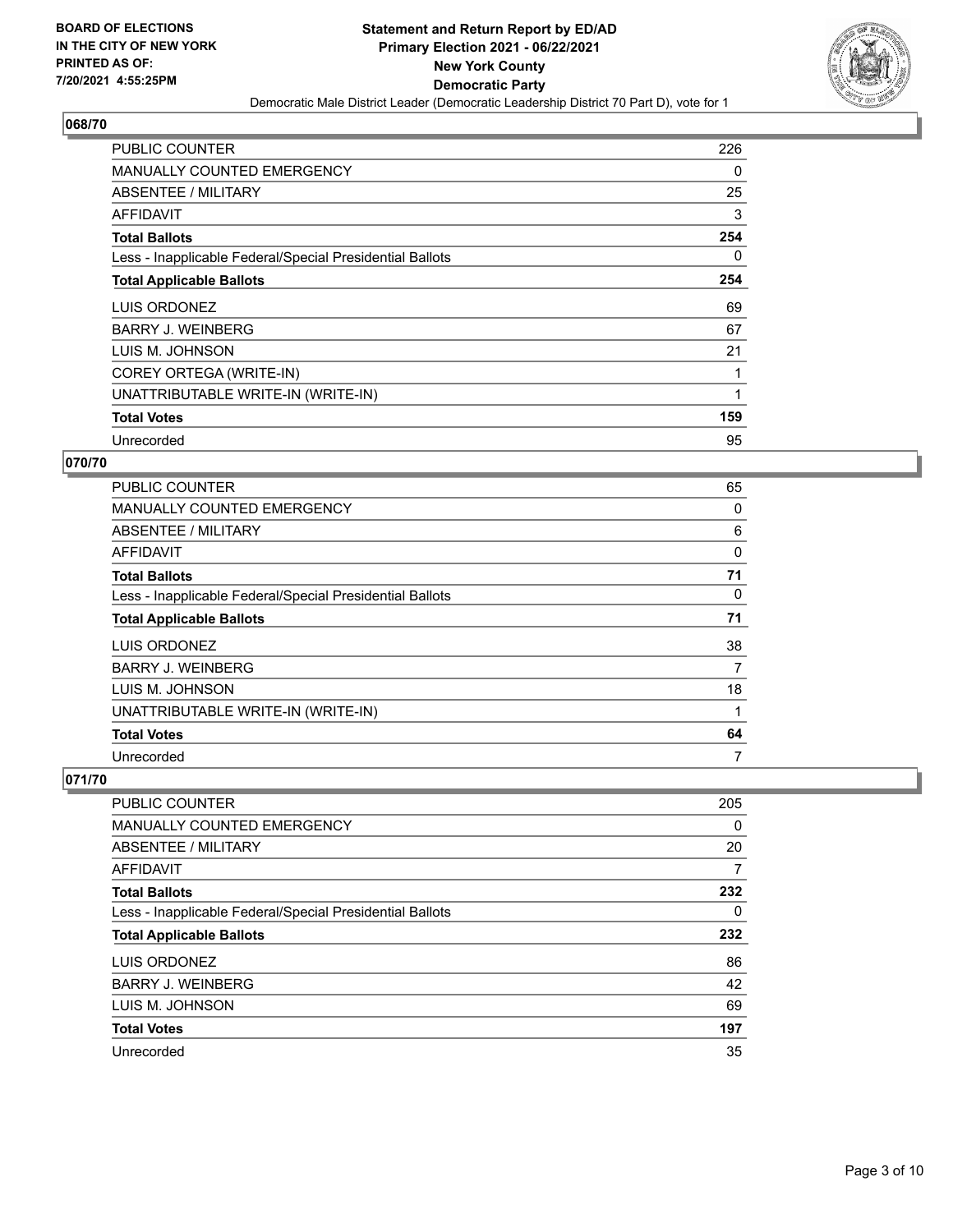

| <b>PUBLIC COUNTER</b>                                    | 164      |
|----------------------------------------------------------|----------|
| <b>MANUALLY COUNTED EMERGENCY</b>                        | 0        |
| ABSENTEE / MILITARY                                      | 10       |
| AFFIDAVIT                                                |          |
| <b>Total Ballots</b>                                     | 175      |
| Less - Inapplicable Federal/Special Presidential Ballots | $\Omega$ |
| <b>Total Applicable Ballots</b>                          | 175      |
| LUIS ORDONEZ                                             | 60       |
| <b>BARRY J. WEINBERG</b>                                 | 24       |
| LUIS M. JOHNSON                                          | 61       |
| TIM ALLEN (WRITE-IN)                                     |          |
| <b>Total Votes</b>                                       | 146      |
| Unrecorded                                               | 29       |

## **073/70**

| PUBLIC COUNTER                                           | 197 |
|----------------------------------------------------------|-----|
| MANUALLY COUNTED EMERGENCY                               | 0   |
| ABSENTEE / MILITARY                                      | 13  |
| AFFIDAVIT                                                |     |
| <b>Total Ballots</b>                                     | 211 |
| Less - Inapplicable Federal/Special Presidential Ballots | 0   |
| <b>Total Applicable Ballots</b>                          | 211 |
| LUIS ORDONEZ                                             | 63  |
| <b>BARRY J. WEINBERG</b>                                 | 33  |
| LUIS M. JOHNSON                                          | 48  |
| <b>Total Votes</b>                                       | 144 |
| Unrecorded                                               | 67  |

| PUBLIC COUNTER                                           | 189 |
|----------------------------------------------------------|-----|
| MANUALLY COUNTED EMERGENCY                               | 0   |
| ABSENTEE / MILITARY                                      | 21  |
| AFFIDAVIT                                                | 0   |
| <b>Total Ballots</b>                                     | 210 |
| Less - Inapplicable Federal/Special Presidential Ballots | 0   |
| <b>Total Applicable Ballots</b>                          | 210 |
| LUIS ORDONEZ                                             | 56  |
| <b>BARRY J. WEINBERG</b>                                 | 50  |
| LUIS M. JOHNSON                                          | 51  |
| <b>BARACK OBAMA (WRITE-IN)</b>                           | 1   |
| <b>Total Votes</b>                                       | 158 |
| Unrecorded                                               | 52  |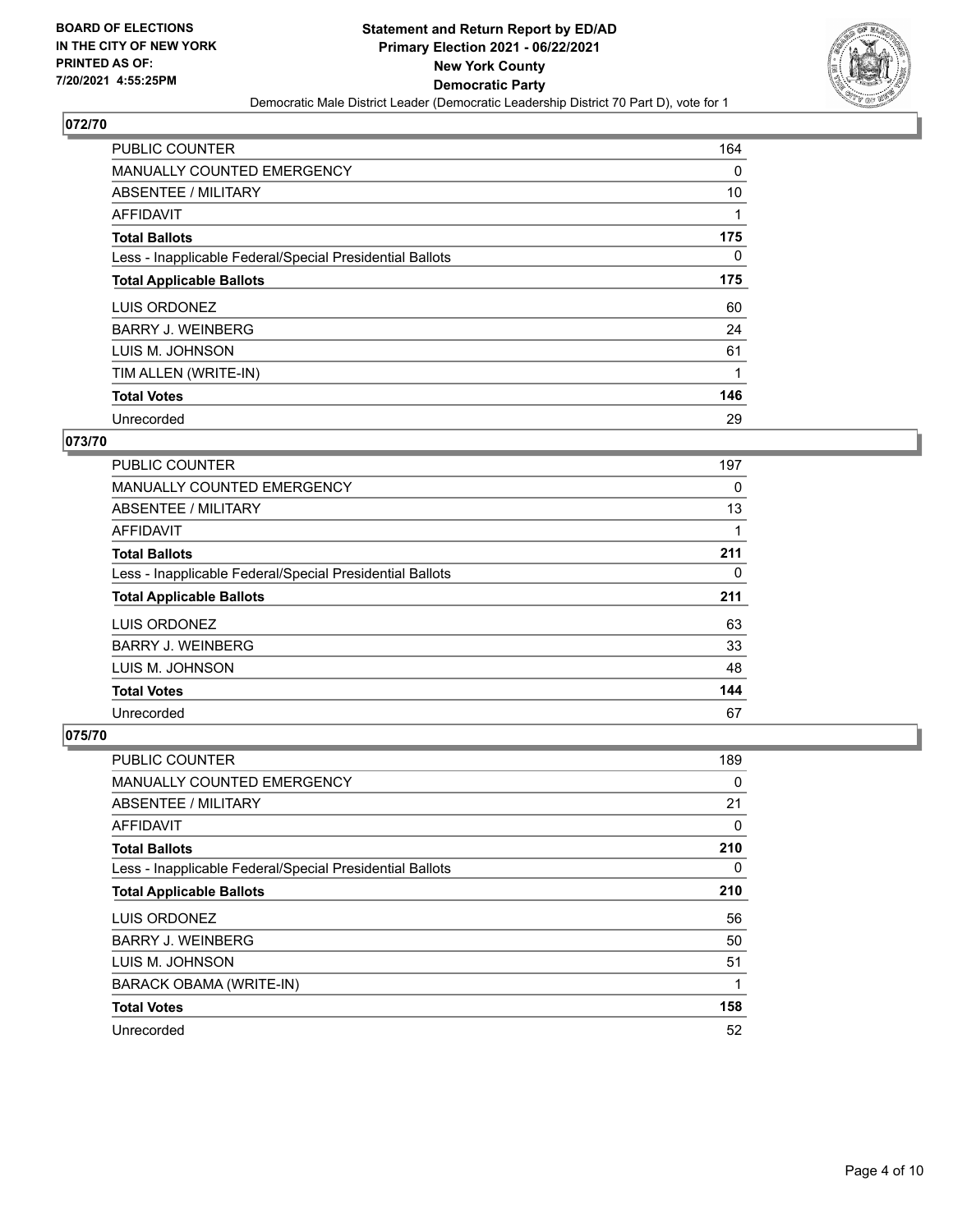

| <b>PUBLIC COUNTER</b>                                    | 179 |
|----------------------------------------------------------|-----|
| <b>MANUALLY COUNTED EMERGENCY</b>                        | 0   |
| ABSENTEE / MILITARY                                      | 17  |
| AFFIDAVIT                                                |     |
| <b>Total Ballots</b>                                     | 197 |
| Less - Inapplicable Federal/Special Presidential Ballots | 0   |
| <b>Total Applicable Ballots</b>                          | 197 |
| LUIS ORDONEZ                                             | 57  |
| <b>BARRY J. WEINBERG</b>                                 | 35  |
| LUIS M. JOHNSON                                          | 71  |
| JOHN SMITH (WRITE-IN)                                    |     |
| TERRANCE CANTY (WRITE-IN)                                | 1   |
| <b>Total Votes</b>                                       | 165 |
| Unrecorded                                               | 32  |

#### **077/70**

| <b>PUBLIC COUNTER</b>                                    | 125 |
|----------------------------------------------------------|-----|
| <b>MANUALLY COUNTED EMERGENCY</b>                        | 0   |
| ABSENTEE / MILITARY                                      | 8   |
| <b>AFFIDAVIT</b>                                         | 0   |
| <b>Total Ballots</b>                                     | 133 |
| Less - Inapplicable Federal/Special Presidential Ballots | 0   |
| <b>Total Applicable Ballots</b>                          | 133 |
| LUIS ORDONEZ                                             | 37  |
| <b>BARRY J. WEINBERG</b>                                 | 26  |
| LUIS M. JOHNSON                                          | 38  |
| <b>Total Votes</b>                                       | 101 |
| Unrecorded                                               | 32  |

| PUBLIC COUNTER                                           | 114 |
|----------------------------------------------------------|-----|
| <b>MANUALLY COUNTED EMERGENCY</b>                        | 0   |
| ABSENTEE / MILITARY                                      | 10  |
| AFFIDAVIT                                                | 0   |
| <b>Total Ballots</b>                                     | 124 |
| Less - Inapplicable Federal/Special Presidential Ballots | 0   |
| <b>Total Applicable Ballots</b>                          | 124 |
| LUIS ORDONEZ                                             | 49  |
| <b>BARRY J. WEINBERG</b>                                 | 23  |
| LUIS M. JOHNSON                                          | 22  |
| <b>JOSHUA CLENNON (WRITE-IN)</b>                         | 1   |
| <b>Total Votes</b>                                       | 95  |
| Unrecorded                                               | 29  |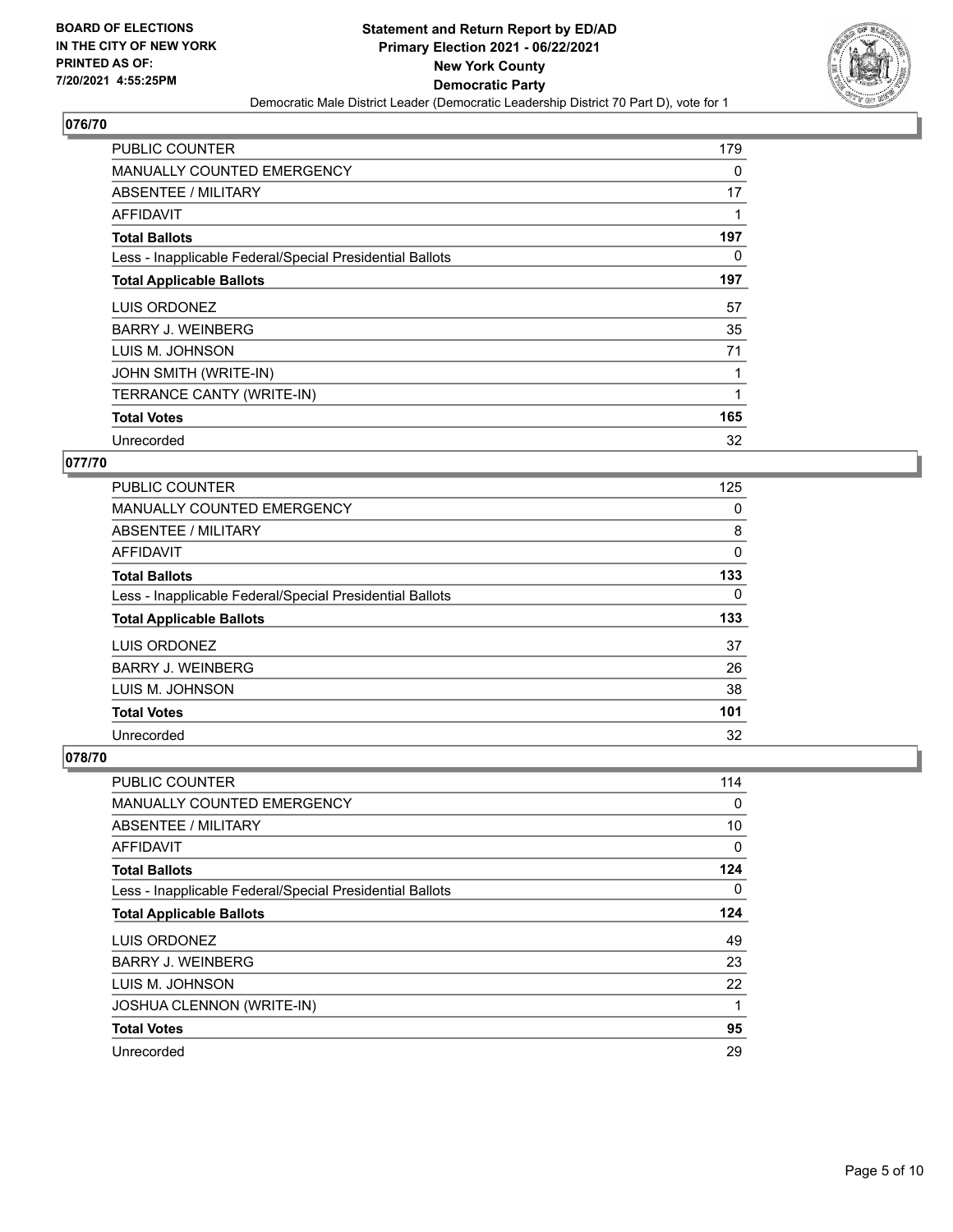

| PUBLIC COUNTER                                           | 90 |
|----------------------------------------------------------|----|
| <b>MANUALLY COUNTED EMERGENCY</b>                        | 0  |
| <b>ABSENTEE / MILITARY</b>                               | 4  |
| AFFIDAVIT                                                | 3  |
| <b>Total Ballots</b>                                     | 97 |
| Less - Inapplicable Federal/Special Presidential Ballots | 0  |
| <b>Total Applicable Ballots</b>                          | 97 |
| LUIS ORDONEZ                                             | 35 |
| <b>BARRY J. WEINBERG</b>                                 | 24 |
| LUIS M. JOHNSON                                          | 17 |
| <b>Total Votes</b>                                       | 76 |
| Unrecorded                                               | 21 |

#### **081/70**

| <b>PUBLIC COUNTER</b>                                    | 122      |
|----------------------------------------------------------|----------|
| <b>MANUALLY COUNTED EMERGENCY</b>                        | 0        |
| ABSENTEE / MILITARY                                      | 11       |
| AFFIDAVIT                                                |          |
| <b>Total Ballots</b>                                     | 134      |
| Less - Inapplicable Federal/Special Presidential Ballots | $\Omega$ |
| <b>Total Applicable Ballots</b>                          | 134      |
| LUIS ORDONEZ                                             | 60       |
| <b>BARRY J. WEINBERG</b>                                 | 16       |
| LUIS M. JOHNSON                                          | 27       |
| <b>Total Votes</b>                                       | 103      |
| Unrecorded                                               | 31       |

| <b>PUBLIC COUNTER</b>                                    | 112      |
|----------------------------------------------------------|----------|
| <b>MANUALLY COUNTED EMERGENCY</b>                        | 0        |
| ABSENTEE / MILITARY                                      | 14       |
| <b>AFFIDAVIT</b>                                         |          |
| <b>Total Ballots</b>                                     | 127      |
| Less - Inapplicable Federal/Special Presidential Ballots | $\Omega$ |
| <b>Total Applicable Ballots</b>                          | 127      |
| LUIS ORDONEZ                                             | 50       |
| <b>BARRY J. WEINBERG</b>                                 | 19       |
| LUIS M. JOHNSON                                          | 15       |
| <b>Total Votes</b>                                       | 84       |
|                                                          |          |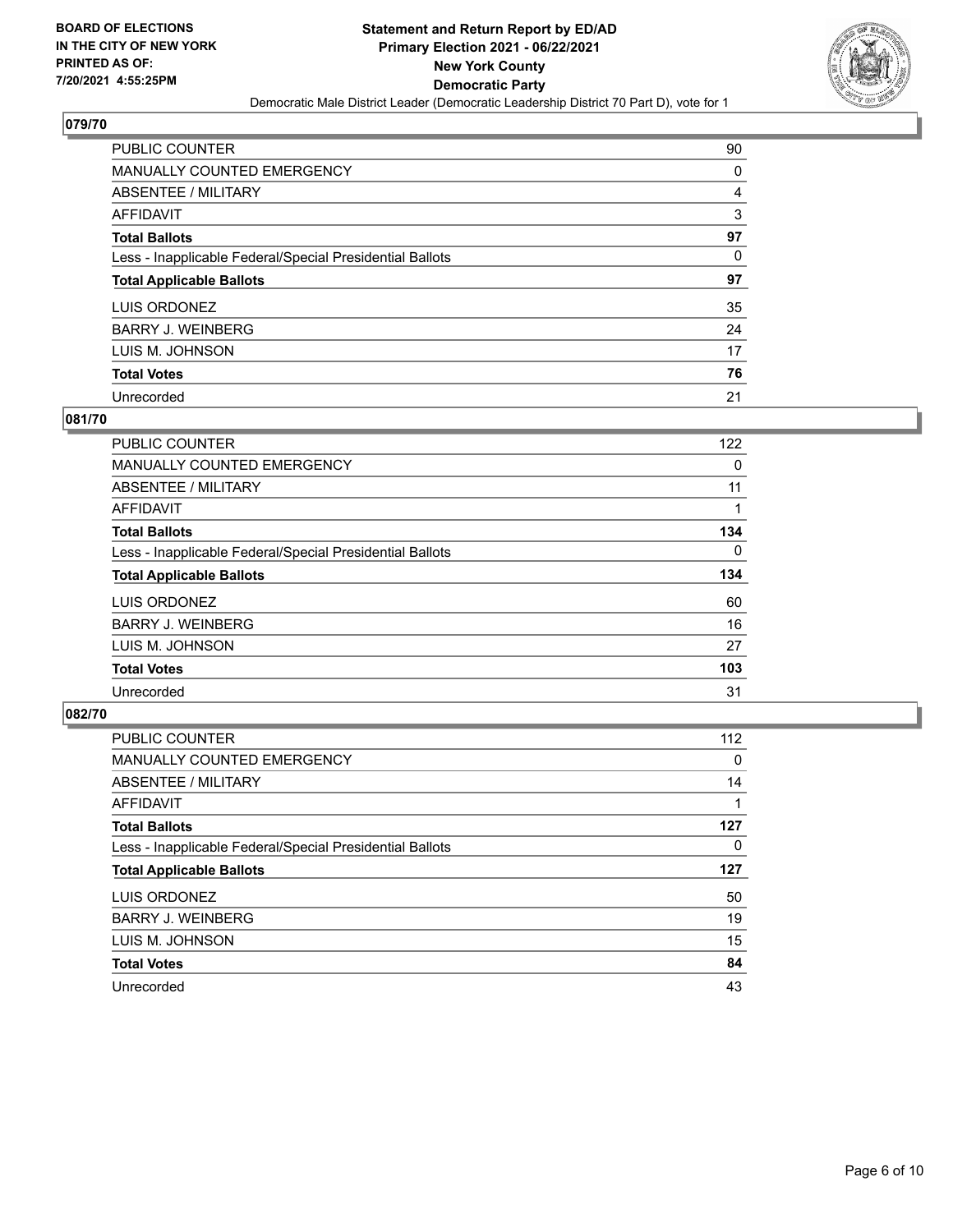

| <b>PUBLIC COUNTER</b>                                    | 103      |
|----------------------------------------------------------|----------|
| MANUALLY COUNTED EMERGENCY                               | 0        |
| ABSENTEE / MILITARY                                      | 25       |
| AFFIDAVIT                                                | 4        |
| <b>Total Ballots</b>                                     | 132      |
| Less - Inapplicable Federal/Special Presidential Ballots | $\Omega$ |
| <b>Total Applicable Ballots</b>                          | 132      |
| LUIS ORDONEZ                                             | 44       |
| <b>BARRY J. WEINBERG</b>                                 | 44       |
| LUIS M. JOHNSON                                          | 13       |
| <b>Total Votes</b>                                       | 101      |
|                                                          |          |

#### **084/70**

| <b>PUBLIC COUNTER</b>                                    | 130      |
|----------------------------------------------------------|----------|
| <b>MANUALLY COUNTED EMERGENCY</b>                        | 0        |
| ABSENTEE / MILITARY                                      | 20       |
| <b>AFFIDAVIT</b>                                         | 2        |
| <b>Total Ballots</b>                                     | 152      |
| Less - Inapplicable Federal/Special Presidential Ballots | $\Omega$ |
| <b>Total Applicable Ballots</b>                          | 152      |
| LUIS ORDONEZ                                             | 69       |
| <b>BARRY J. WEINBERG</b>                                 | 34       |
| LUIS M. JOHNSON                                          | 23       |
| <b>Total Votes</b>                                       | 126      |
| Unrecorded                                               | 26       |

| <b>PUBLIC COUNTER</b>                                    | 337 |
|----------------------------------------------------------|-----|
| <b>MANUALLY COUNTED EMERGENCY</b>                        | 0   |
| ABSENTEE / MILITARY                                      | 18  |
| AFFIDAVIT                                                | 1   |
| <b>Total Ballots</b>                                     | 356 |
| Less - Inapplicable Federal/Special Presidential Ballots | 0   |
| <b>Total Applicable Ballots</b>                          | 356 |
| LUIS ORDONEZ                                             | 79  |
| <b>BARRY J. WEINBERG</b>                                 | 96  |
| LUIS M. JOHNSON                                          | 124 |
| DANE CLARK (WRITE-IN)                                    | 1   |
| UNATTRIBUTABLE WRITE-IN (WRITE-IN)                       | 2   |
| <b>Total Votes</b>                                       | 302 |
| Unrecorded                                               | 54  |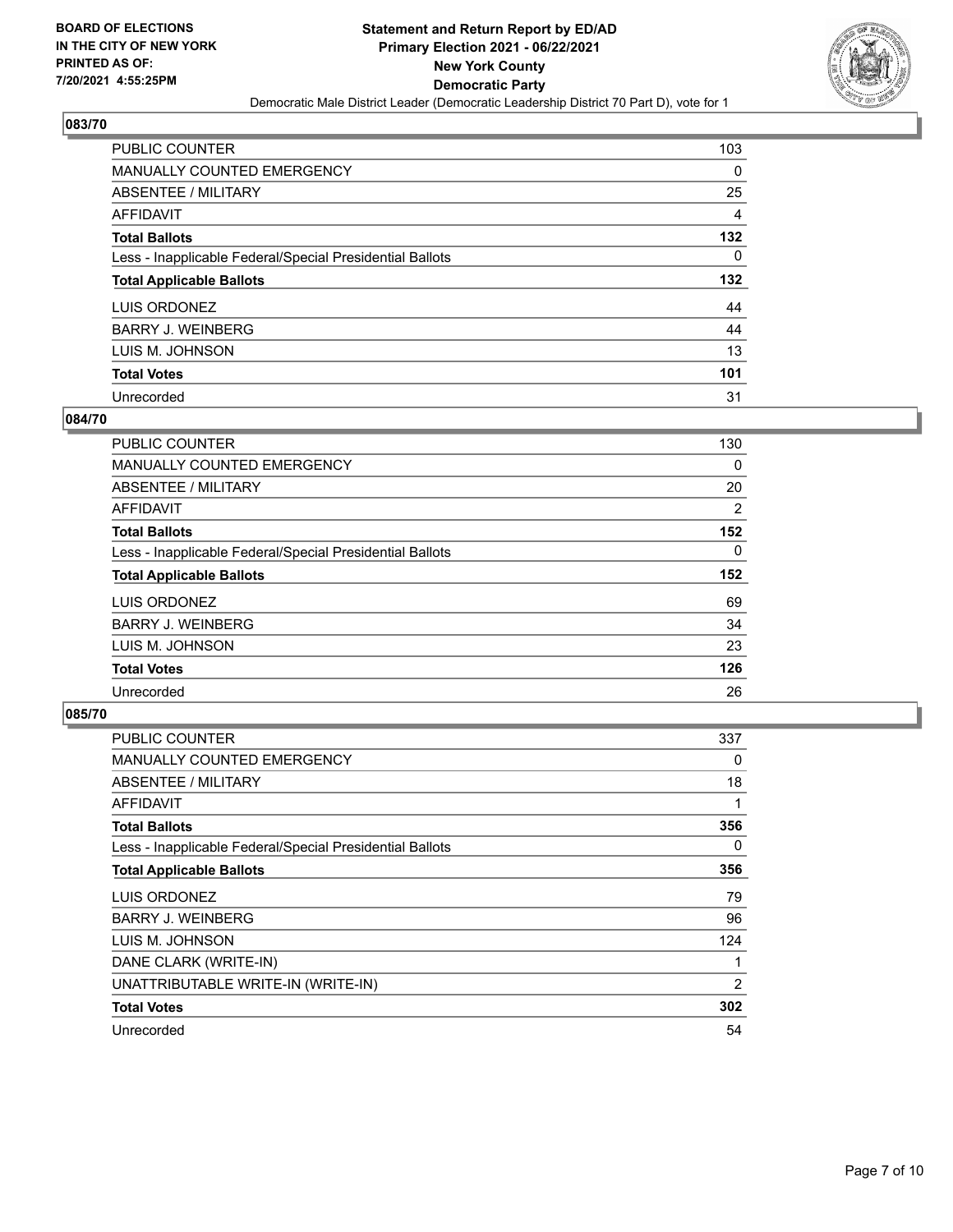

| <b>PUBLIC COUNTER</b>                                    | 182 |
|----------------------------------------------------------|-----|
| <b>MANUALLY COUNTED EMERGENCY</b>                        | 0   |
| ABSENTEE / MILITARY                                      | 35  |
| AFFIDAVIT                                                |     |
| <b>Total Ballots</b>                                     | 218 |
| Less - Inapplicable Federal/Special Presidential Ballots | 0   |
| <b>Total Applicable Ballots</b>                          | 218 |
| LUIS ORDONEZ                                             | 70  |
| <b>BARRY J. WEINBERG</b>                                 | 56  |
| LUIS M. JOHNSON                                          | 42  |
| <b>Total Votes</b>                                       | 168 |
| Unrecorded                                               | 50  |

#### **090/70**

| <b>PUBLIC COUNTER</b>                                    | 90       |
|----------------------------------------------------------|----------|
| <b>MANUALLY COUNTED EMERGENCY</b>                        | 0        |
| ABSENTEE / MILITARY                                      | 18       |
| <b>AFFIDAVIT</b>                                         |          |
| <b>Total Ballots</b>                                     | 109      |
| Less - Inapplicable Federal/Special Presidential Ballots | $\Omega$ |
| <b>Total Applicable Ballots</b>                          | 109      |
| LUIS ORDONEZ                                             | 21       |
| <b>BARRY J. WEINBERG</b>                                 | 37       |
| LUIS M. JOHNSON                                          | 19       |
| <b>Total Votes</b>                                       | 77       |
| Unrecorded                                               | 32       |

| <b>PUBLIC COUNTER</b>                                    | 95             |
|----------------------------------------------------------|----------------|
| MANUALLY COUNTED EMERGENCY                               | 0              |
| ABSENTEE / MILITARY                                      | $\overline{2}$ |
| AFFIDAVIT                                                |                |
| <b>Total Ballots</b>                                     | 98             |
| Less - Inapplicable Federal/Special Presidential Ballots | $\Omega$       |
| <b>Total Applicable Ballots</b>                          | 98             |
| LUIS ORDONEZ                                             | 37             |
| <b>BARRY J. WEINBERG</b>                                 | 15             |
| LUIS M. JOHNSON                                          | 20             |
| <b>Total Votes</b>                                       | 72             |
| Unrecorded                                               | 26             |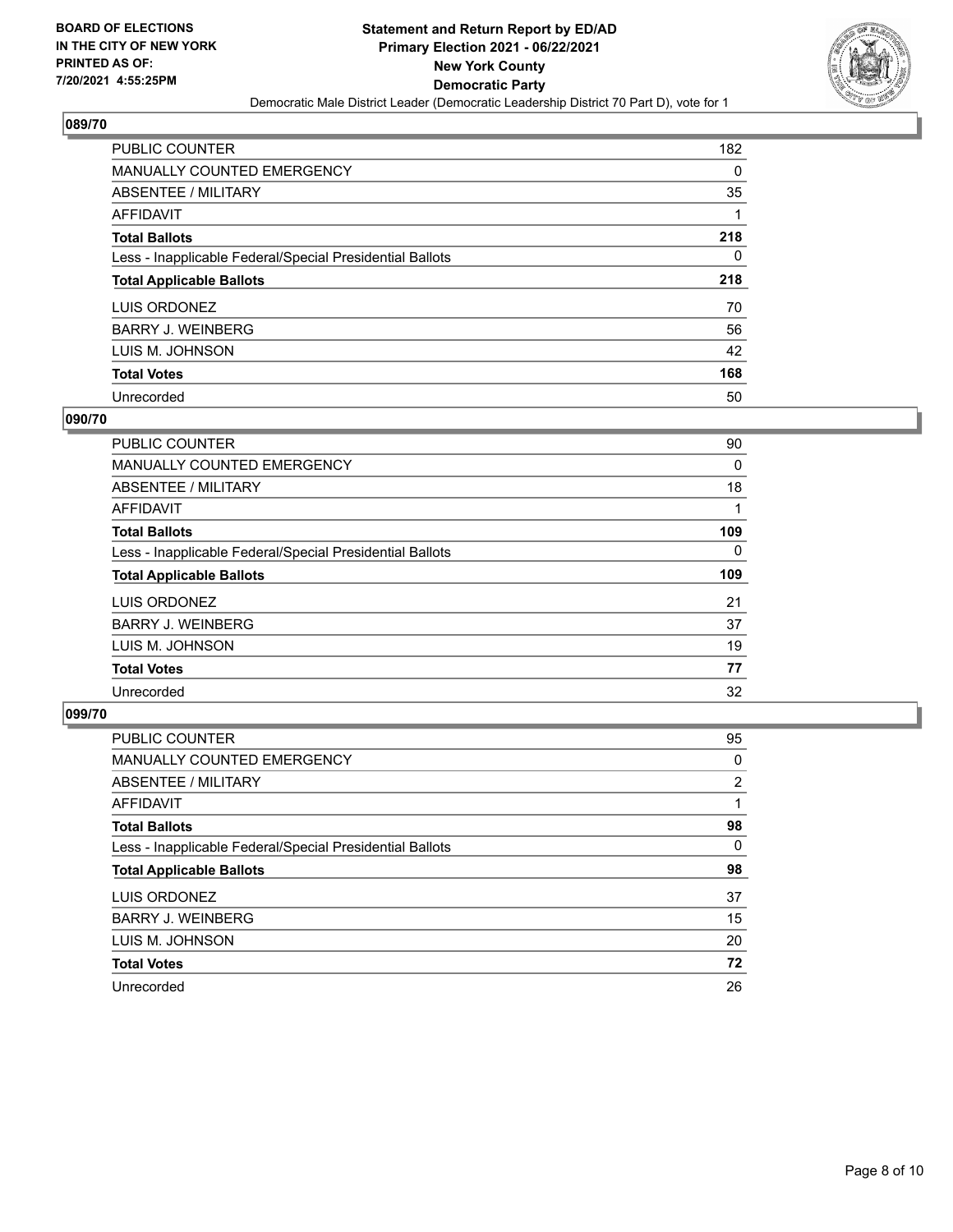

| PUBLIC COUNTER                                           | 107      |
|----------------------------------------------------------|----------|
| <b>MANUALLY COUNTED EMERGENCY</b>                        | $\Omega$ |
| ABSENTEE / MILITARY                                      | 13       |
| AFFIDAVIT                                                | 0        |
| <b>Total Ballots</b>                                     | 120      |
| Less - Inapplicable Federal/Special Presidential Ballots | $\Omega$ |
| <b>Total Applicable Ballots</b>                          | 120      |
| LUIS ORDONEZ                                             | 47       |
| <b>BARRY J. WEINBERG</b>                                 | 24       |
| LUIS M. JOHNSON                                          | 17       |
| UNATTRIBUTABLE WRITE-IN (WRITE-IN)                       |          |
| <b>Total Votes</b>                                       | 89       |
| Unrecorded                                               | 31       |